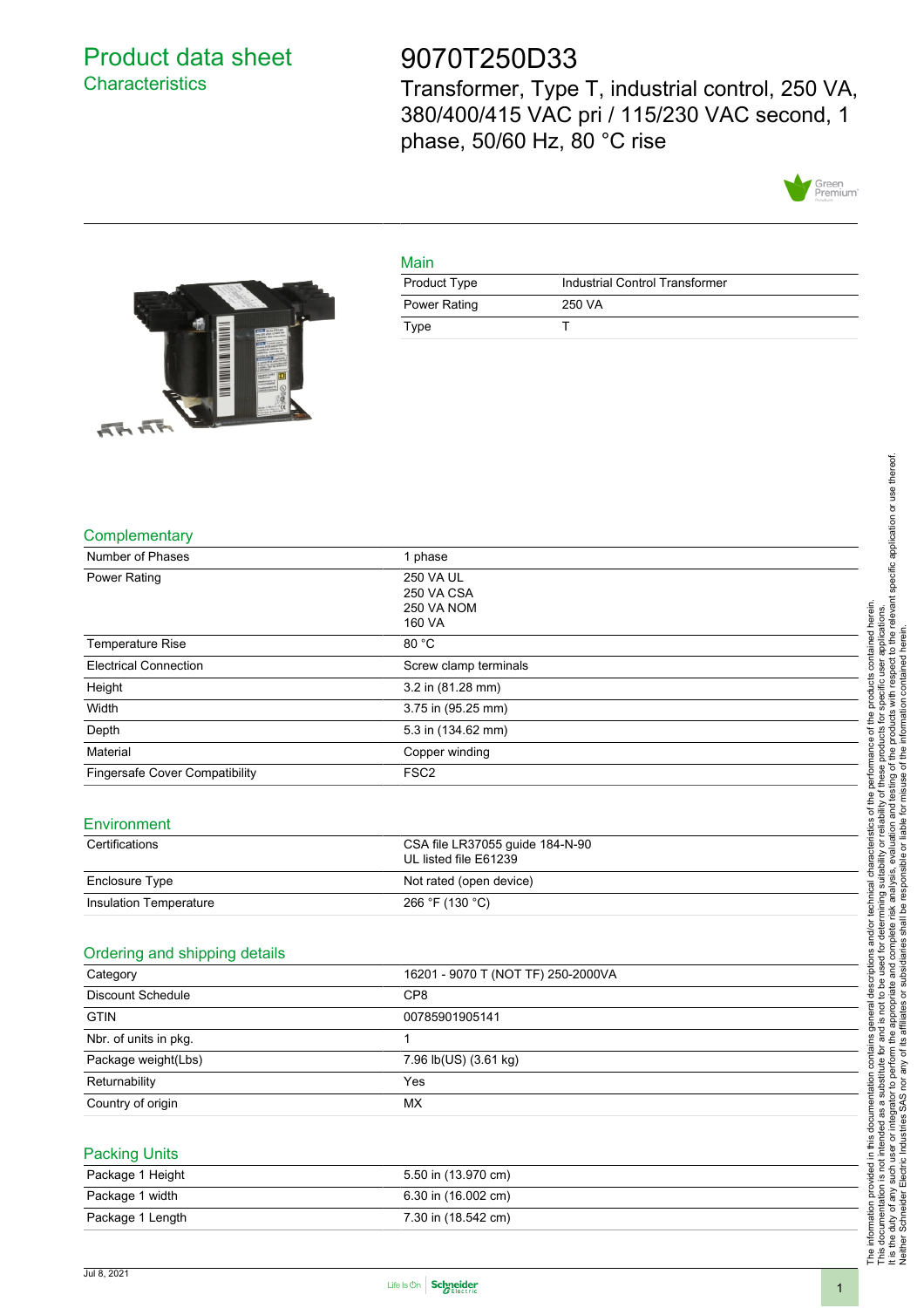| <b>Offer Sustainability</b>     |                                                                                                                                                                                                                                                     |  |
|---------------------------------|-----------------------------------------------------------------------------------------------------------------------------------------------------------------------------------------------------------------------------------------------------|--|
| Sustainable offer status        | Green Premium product                                                                                                                                                                                                                               |  |
| California proposition 65       | WARNING: This product can expose you to chemicals including: Phenyl glycidyl<br>ether, which is known to the State of California to cause cancer and birth defects<br>or other reproductive harm. For more information go to www.P65Warnings.ca.gov |  |
| <b>EU RoHS Directive</b>        | Compliant <b>E</b> U RoHS Declaration                                                                                                                                                                                                               |  |
| Mercury free                    | Yes                                                                                                                                                                                                                                                 |  |
| RoHS exemption information      | L <sup>o</sup> Yes                                                                                                                                                                                                                                  |  |
| China RoHS Regulation           | China RoHS Declaration                                                                                                                                                                                                                              |  |
| <b>Environmental Disclosure</b> | Product Environmental Profile                                                                                                                                                                                                                       |  |
| PVC free                        | Yes                                                                                                                                                                                                                                                 |  |

#### Contractual warranty

Warranty 10 Years 10 Years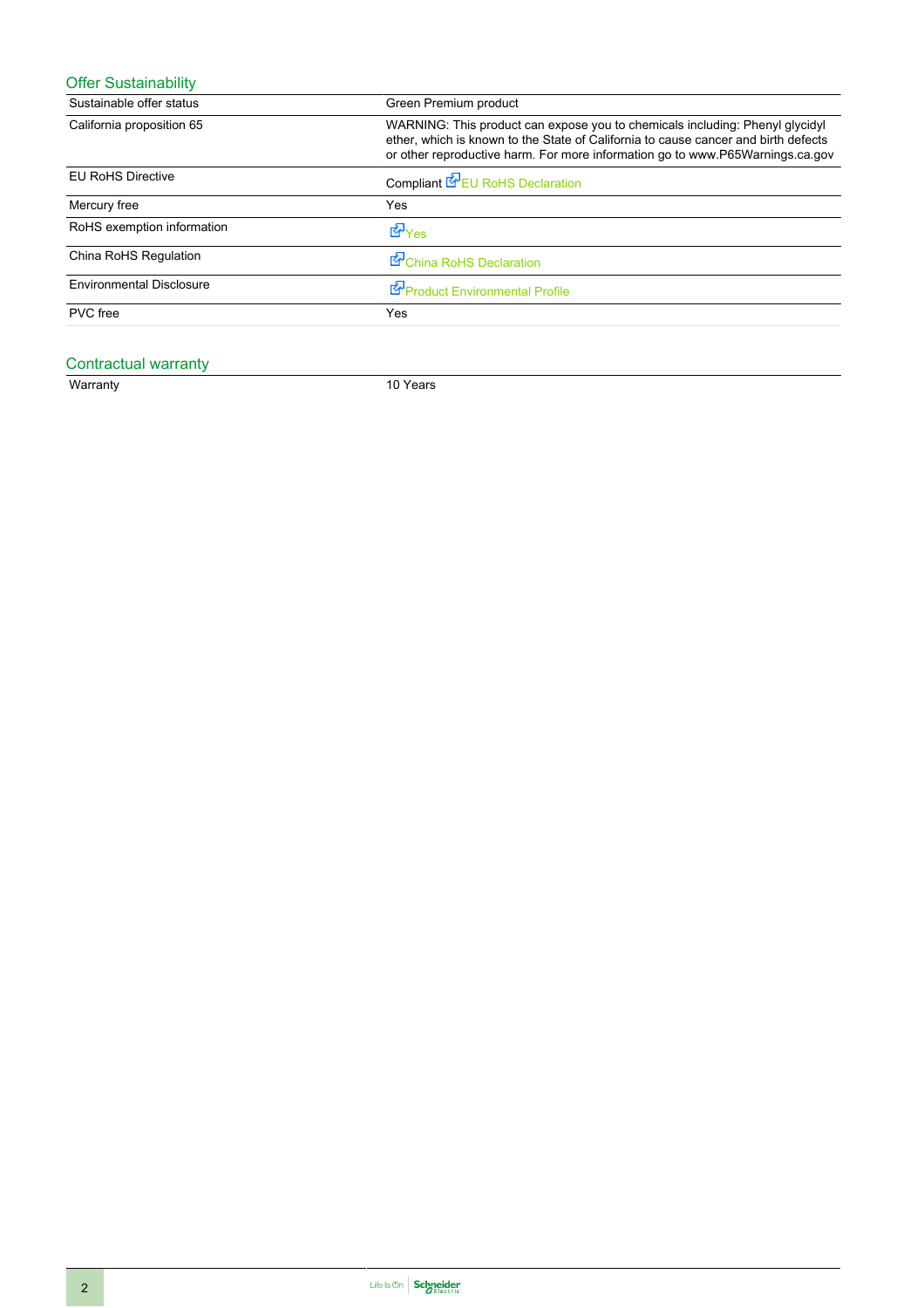### Product data sheet Dimensions Drawings

# 9070T250D33

### Approximate Dimensions